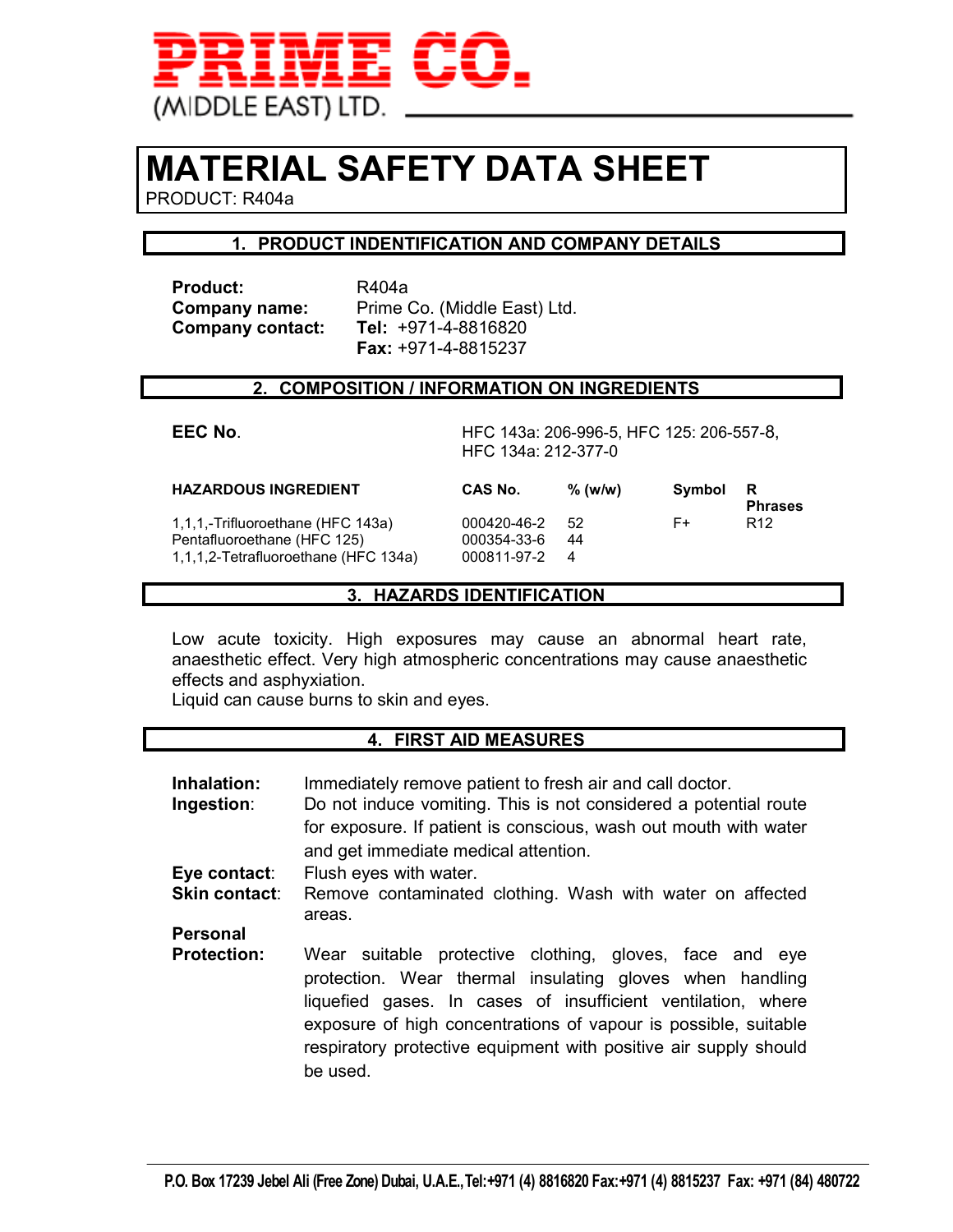# MIDDLE EAST) LTD

#### **5. PHYSICAL & CHEMICAL PROPERTIES**

| Appearance:            | Liquefied, colorless gas                                              |
|------------------------|-----------------------------------------------------------------------|
| Odour:                 | Ether like (slight)                                                   |
| <b>Physical state:</b> | Gas at normal temperature and pressure                                |
| <b>Boiling point:</b>  | - 47.2 °C to -46.4 °C (boiling range)                                 |
| Vapour pressure:       | 8270 mm Hg at 20°C                                                    |
| Density (g/ml):        | 1.06 at 20°C                                                          |
| Solubility in water:   | Insoluble                                                             |
| Solubility in other:   | Soluble in chlorinated solvents, esters and alcohols.                 |
|                        | Vapour density (Air=1):3.42 approximately at bubble point temperature |

#### **6. FIRE FIGHTING MEASURES**

**Flammable Properties**: This refrigerant is Nonflammable under ambient temperature and pressure conditions.

**Suitable extinguishing media**: Allow gas fires to burn until exhausted. Water spray should be used to cool containers.

**Specific methods**: Heat of fire can build pressure in cylinder, hence move away from container. Immediately cool cylinder using water.

**Special protective equipment for firefighting**: Use self contained breathing apparatus.

#### **7. STABILITY AND REACTIVITY**

**Hazardous reactions:** Certain mixtures of HFC's and chlorine may be flammable or reactive under certain conditions.

**In compatible materials:** Finely divided metals, magnesium and alloys containing more than 2% magnesium. Can react violently if in contact with alkali metals, alkaline earth metals – sodium. May react violently with oxidizing agents. **Hazardous decomposition products:** Hydrogen chloride, hydrogen fluoride by decomposition and hydrolysis.

#### **8. TOXICOLOGICAL INFORMATION**

**Inhalation**: High exposures may cause abnormal heart rate and prove suddenly fatal. Very high atmospheric concentrations may cause anaesthetic effects and asphyxiation.

**Skin contact**: Liquid can cause burns to skin. Unlikely to be hazardous by skin adsorption.

**Eye contact**: Liquid can cause burns to eyes.

**Ingestion**: Highly unlikely but should this occur freeze burns will result.

#### **Long term exposure**:

**HFC 143a**: An inhalation study in animals has shown that repeated exposures produces no significant effects (40,000 ppm in rats).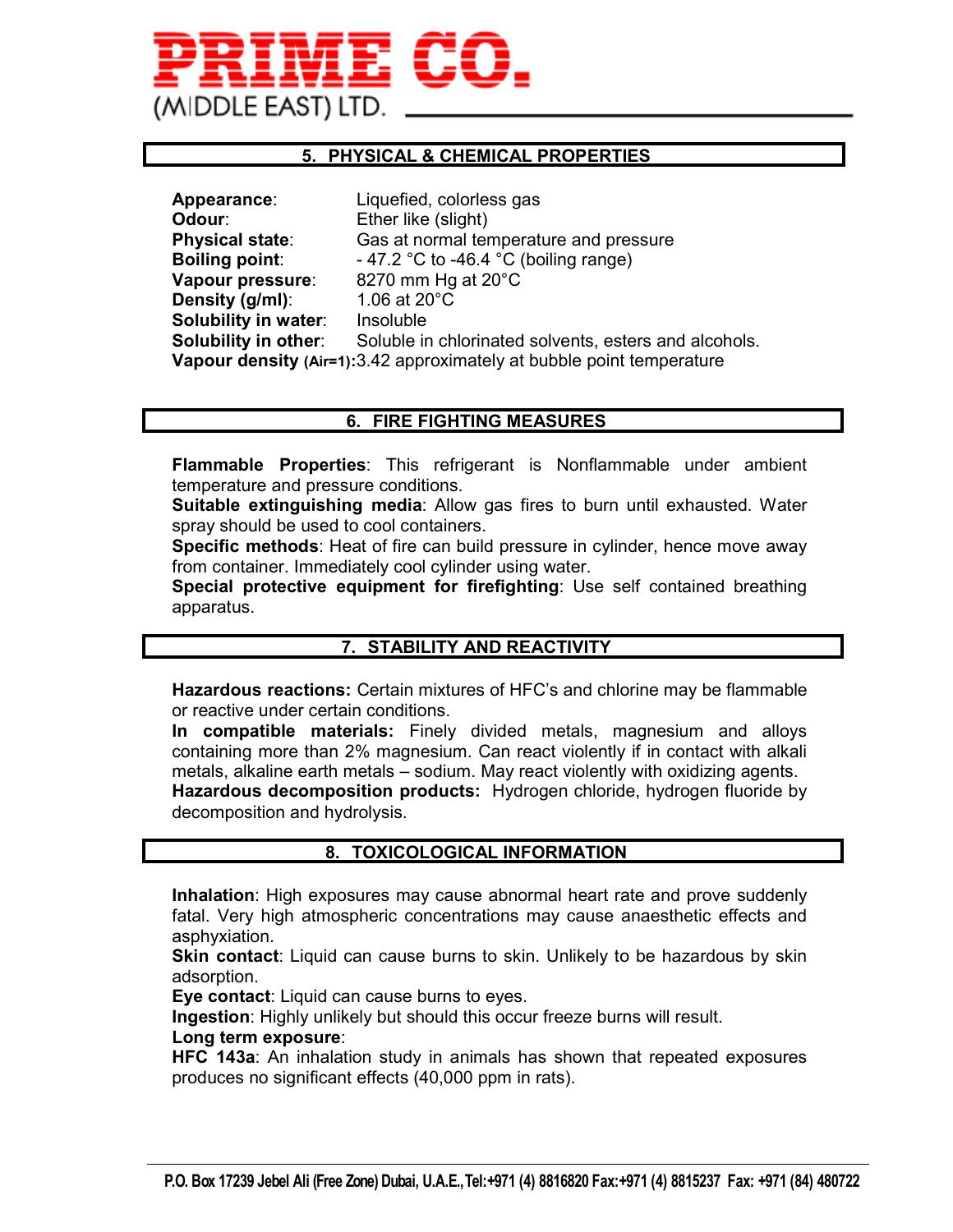

**HFC 125**: An inhalation study in animals has shown that repeated exposures produces no significant effects (50,000 ppm in rats).

**HFC 134a**: Long term inhalation and exposure of HFC 134a (50,000 ppm) in animals resulted in benign tumors of testes. The increased tumor incidence was observed only after prolonged exposure to high levels, leads to the conclusion that these results are not significant when considering the health of humans occupationally exposed the levels of HFC 134a at or below the occupational exposure limit.

#### **9. ECOLOGICAL INFORMATION**

**Effect on effluent treatment**: Discharges of the product will enter the atmosphere and will not result in long term aqueous contamination.

**Persistence and degradation**:

**HFC 143a**: Decomposed slowly in lower atmosphere (troposphere). Atmospheric lifetime in 53.5 years. Has Global Warming Potential (GWP) of 3800 (relative to 1 for carbon dioxide at 100 years.

**HFC 125**: Decomposed slowly in lower atmosphere (troposphere). Atmospheric lifetime in 32.6 years. Has Global Warming Potential (GWP) of 2800 (relative to 1 for carbon dioxide at 100 years.

**HFC 134a**: Decomposed comparatively rapidly at lower atmosphere (troposphere). Atmospheric lifetime is 13.6 years. Has Global Warming Potential (GWP) of 1300 (relative to a value of 1 for carbon dioxide at 100 years).

**HFC 143a, HFC 125, HFC 134a**: Does not influence photochemical smog.

#### **10. DISPOSAL PROCEDURES**

Best to recover and recycle. If it is not possible, destruction is to be in an approved facility, which is equipped to absorb and neutralize acid gases and other toxic processing products. Do not attempt to dispose of residual or unused quantities.

#### **11. ACCIDENTAL RELEASE MEASURES**

**Personal precautions**: Shut off valve and isolate source of leak if without risk. Move cylinder to well ventilated area. Evacuate area and ensure adequate ventilation. Prevent liquid from entering drainage. Contain spillages with sand, earth or suitable adsorbent material.

**Environmental precautions**: Keep personnel away. Try to stop release.

#### **12. HANDLING AND STORAGE**

**Precautions to be taken in handling**: Keep away from sources of ignition. Take precautionary measures against static discharges. Protect cylinders from damage. Do not drag, slide, roll or drop cylinders. Slowly open valve. Close cylinder valve after each use and keep closed even when cylinder is empty. Never apply heat or flame to any part of cylinder. Avoid inhalation of high concentration of vapours. Avoid contact between liquid and skin and eyes.